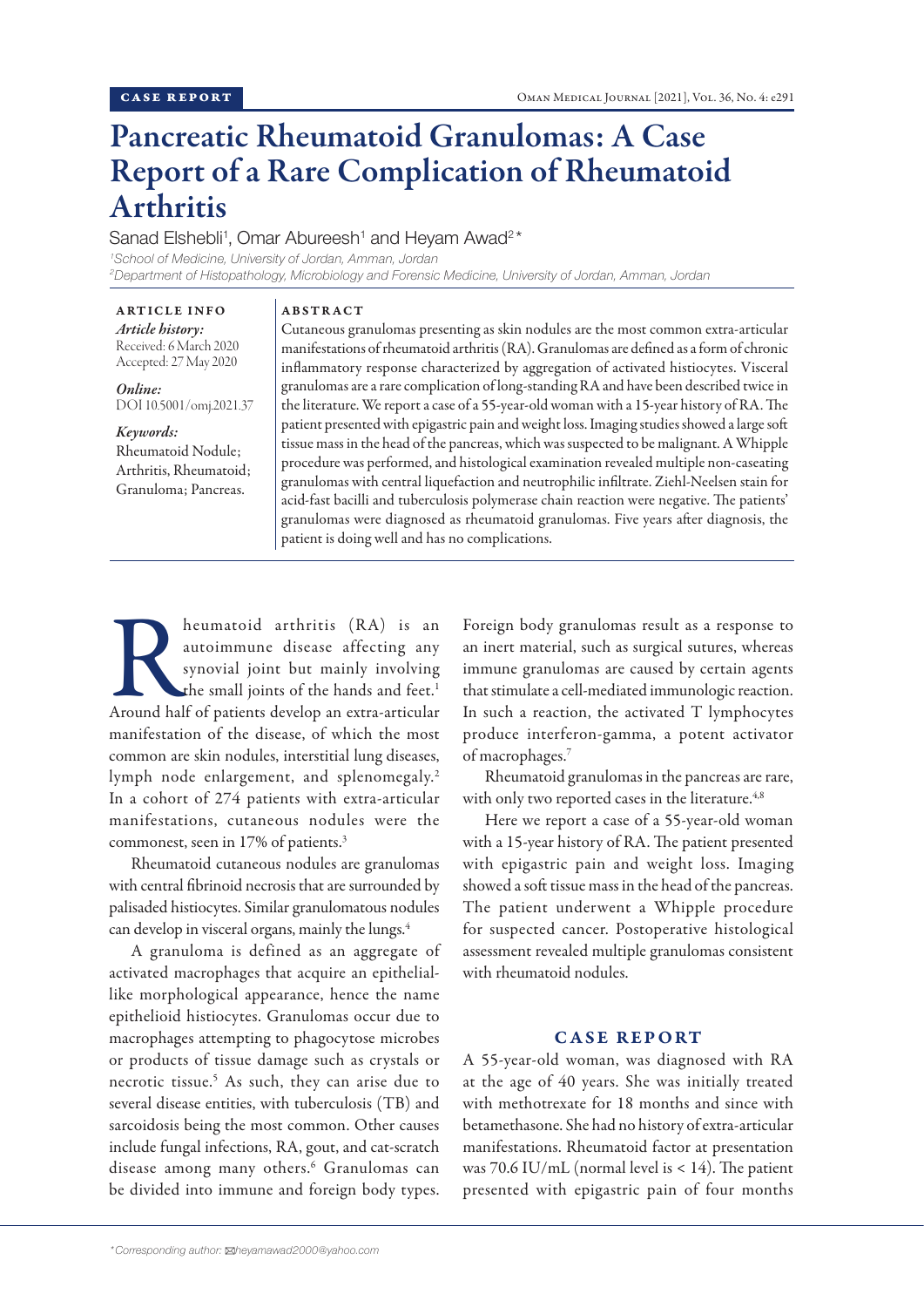

Figure 1: Pancreatic granuloma showing giant cells. Hematoxylin and eosin staining, magnification =  $400 \times$ .

duration, radiating to the back, and associated with vomiting and loss of appetite. Also, the patient had unintentionally lost 10 kg of her weight over several months before presentation. There was no history of fever. Upon abdominal physical examination, there was no significant findings. Abdominal ultrasound imaging showed a well-defined lobulated soft tissue mass arising from the head of the pancreas that measured  $3.6 \times 4.2 \times 5.3$  cm. Intravenous contrast-enhanced computed tomography (CT) studies demonstrated a heterogeneous, lobulated, multi-cystic lesion with a necrotic center and peripheral enhancement. The lesion was located in the head of the pancreas and measured 3.8 ×  $3.7 \times 4.8$  cm with the impression of a serous cystic pancreatic tumor. Carbohydrate antigen 19-9 level was 407 U/mL (normal level in our lab is < 37), and carcinoembryonic antigen level was 2.6 ng/mL (normal level is  $<$  5).

The Whipple procedure was done for suspected pancreatic cancer. The operation was uneventful. Specimens of the pancreas ( $6.5 \times 6 \times 4$  cm), stomach (4 cm), duodenum (9 cm), and jejunum were sent for histopathological assessment. Macroscopically, the stomach, duodenum, and jejunum were unremarkable, and step sectioning of the pancreas revealed necrosis and cheesy material with no definite masses.

Microscopically, the stomach, duodenum, and jejunum were within normal histological limits. Seven benign lymph nodes had been identified with no granulomas. The pancreas was widely sampled. It showed a severe chronic inflammatory infiltrate with fibrosis and several epithelioid granulomas, some containing giant cells [Figure 1]. The majority of the granulomas exhibited large necrotic centers containing fibrin and neutrophils [Figure 2] and were



Figure 2: Pancreatic granuloma showing the peripheral palisade of histiocytic and neutrophilic debris. Hematoxylin and eosin staining, magnification =  $200 \times$ .

surrounded by palisading histiocytes [Figure 3]. The features were those of granulomatous inflammation and there was no evidence of malignancy. There was no caseating necrosis, and Ziehl-Neelsen stain and polymerase chain reaction for suspected TB were negative. Periodic acid-Schiff stain for fungi was also negative. The histological features were in keeping with rheumatoid nodules. CT studies of the chest and abdomen showed no lesions.

There were no postoperative complications and the patient was continued on betamethasone as a treatment for RA. Three years after the operation, she is doing well without any complications.

## DISCUSSION

We report a rare case, the third of its kind, of rheumatoid granulomas arising within the pancreas. Preoperative assessment suggested a malignant neoplasm, whereas the postoperative histology ruled out malignancy and showed granulomatous inflammation.

Rheumatoid granulomas are described as necrotizing, palisading granulomas. They contain necrotic centers, but this is different from the central caseating necrosis seen in TB. Caseous necrosis in TB is composed of hyalinized, eosinophilic, acellular material, whereas the necrosis observed in necrotizing granulomas contains fibrin and cellular debris, hence the designation 'dirty' necrosis.<sup>9</sup> The histopathological features in our case were typical of necrotizing palisading granulomas. These features are not specific to RA as they can be seen in infections, including fungal infections. Our patient did not have an infection on clinical assessment.